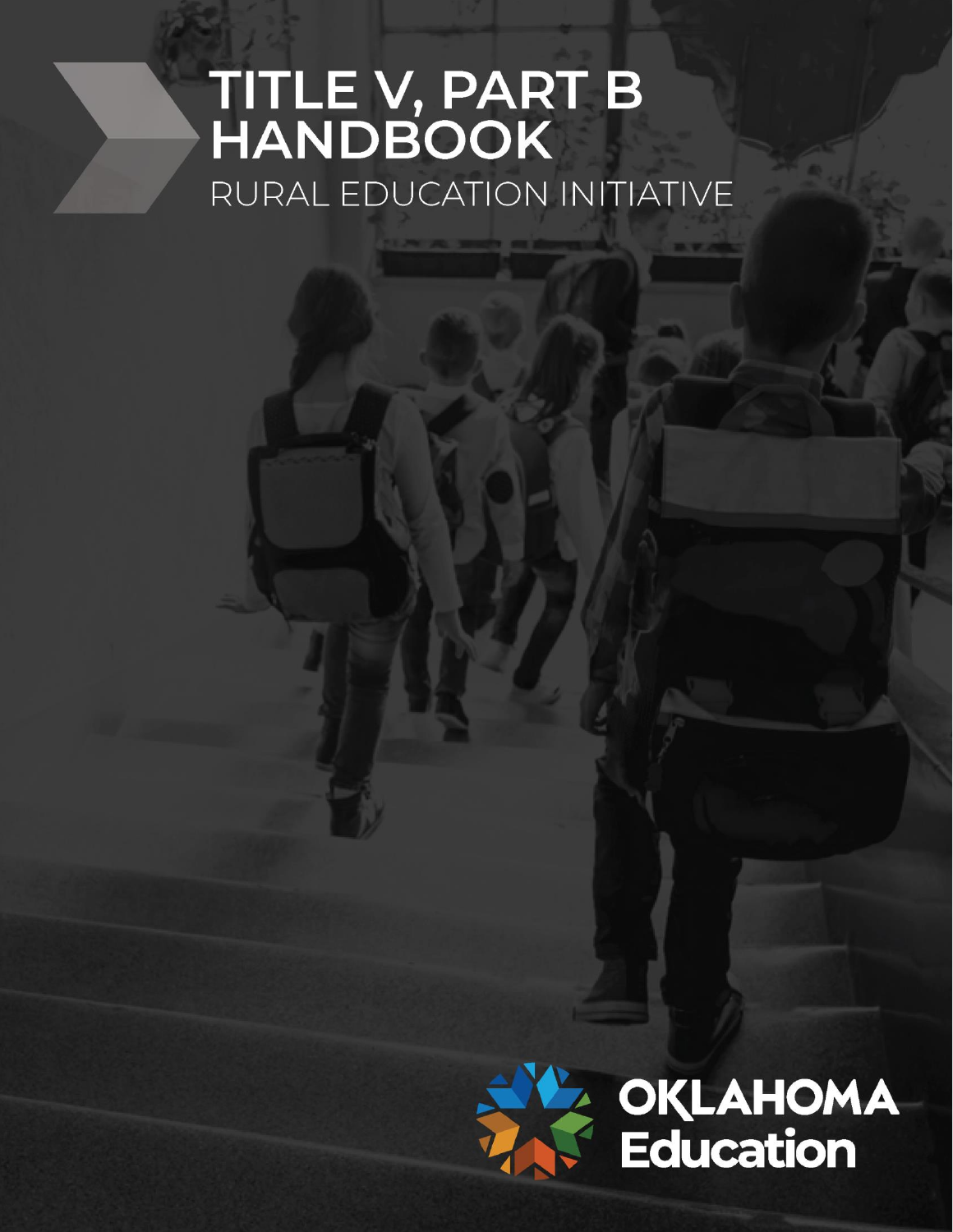### Updates Tracking Sheet

| Date | <b>Updated Section</b> | Page |
|------|------------------------|------|
|      |                        |      |
|      |                        |      |
|      |                        |      |
|      |                        |      |
|      |                        |      |
|      |                        |      |
|      |                        |      |
|      |                        |      |
|      |                        |      |
|      |                        |      |
|      |                        |      |
|      |                        |      |
|      |                        |      |
|      |                        |      |
|      |                        |      |
|      |                        |      |
|      |                        |      |
|      |                        |      |
|      |                        |      |
|      |                        |      |
|      |                        |      |
|      |                        |      |
|      |                        |      |
|      |                        |      |
|      |                        |      |
|      |                        |      |
|      |                        |      |
|      |                        |      |
|      |                        |      |
|      |                        |      |
|      |                        |      |
|      |                        |      |
|      |                        |      |
|      |                        |      |
|      |                        |      |
|      |                        |      |
|      |                        |      |
|      |                        |      |
|      |                        |      |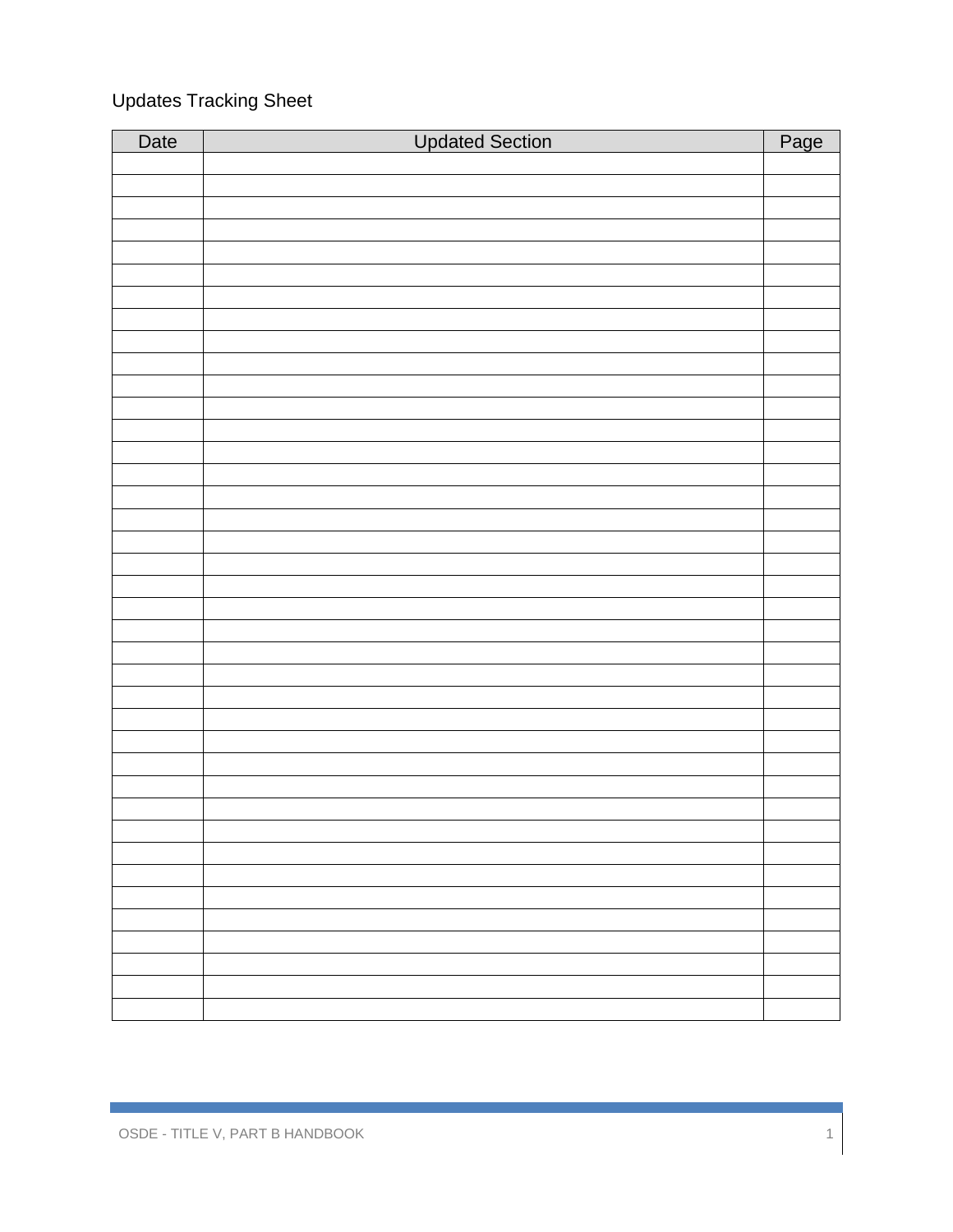# **Table of Contents**

|                                                                                | Page |  |
|--------------------------------------------------------------------------------|------|--|
|                                                                                | 3    |  |
| <b>CHAPTER 1: Eligibility - Small Rural Schools Achievement (SRSA) Program</b> | 3    |  |
| CHAPTER 2: Eligibility - Rural and Low-Income Schools (RLIS)                   | 4    |  |
|                                                                                | 4    |  |
|                                                                                | 4    |  |
|                                                                                | 5    |  |
|                                                                                | 5    |  |
| CHAPTER 7: Examples of SRSA Allowable Program Activities                       | 5    |  |
| CHAPTER 8: Alternative Fund Use Authority (AFUA)                               | 5    |  |
|                                                                                | 6    |  |
| CHAPTER 10: Examples of RLIS Allowable Program Activities                      |      |  |
|                                                                                |      |  |
|                                                                                | 9    |  |
|                                                                                | 10   |  |
|                                                                                |      |  |
|                                                                                | 11   |  |
|                                                                                | 11   |  |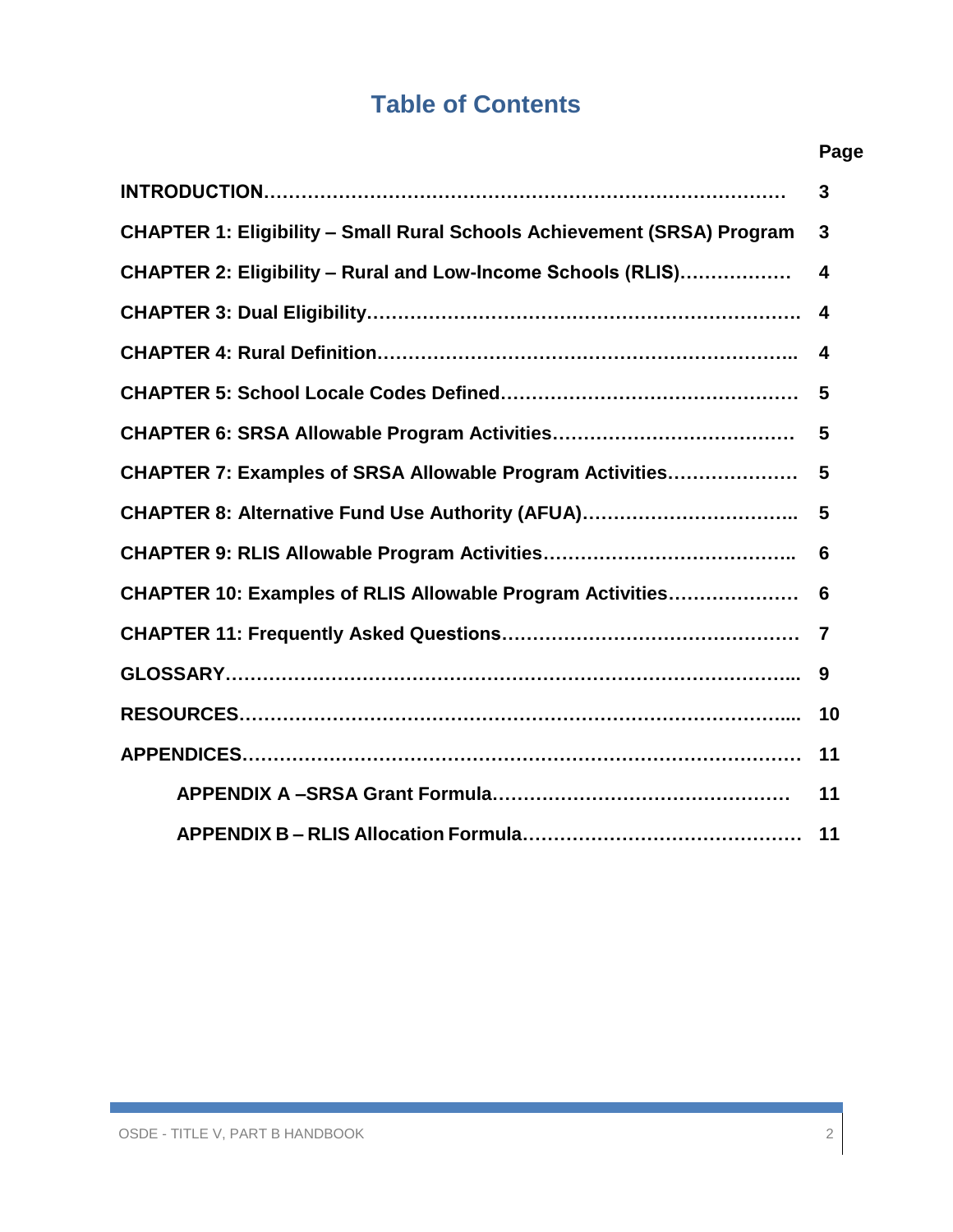## **INTRODUCTION**

This handbook is designed for small and rural Local Educational Agencies (LEAs) that meet the eligibility requirements to receive the Small Rural Schools Achievement (SRSA) grant directly from the United States Department of Education (USDE) or the Rural and Low-Income Schools (RLIS) allocation from the Office of Federal Programs. It is intended to serve as a resource guide to assist rural schools administrators of LEAs that may use or receive funds under this program.

Title V, Part B, of the Elementary and Secondary Education Act of 1965 (ESEA), as amended by the Every Student Succeeds Act (ESSA) of 2015, authorizes the Rural Education Initiative, which comprises of two formula grant programs:

Small, Rural School Achievement (SRSA) grant [ESEA, Title V, Part B, Subpart 1] Direct Grant, Project 588

Rural and, Low-Income Schools (RLIS) grant [ESEA, Title V, Part B, Subpart 2] State Administrated Grant, Project 587

The purpose of these supplemental formula grant programs is to address the unique needs of rural school districts that frequently:

1. lack the personnel and resources needed to compete effectively for Federal competitive grants; and

2. receive formula grant allocations in amounts too small to be effective in meeting their intended purposes. *[ESSA, Section 5202. [20 U.S.C. 7341a]*

# **CHAPTER 1: Eligibility – Small Rural Schools Achievement (SRSA) Program**

To be eligible to participate in the SRSA grant program and its component for flexibility, Alternative Fund Use Authority (AFUA), an LEA must-

- 1. have a total average daily attendance (ADA) of fewer than 600 students, or be located in a county with a population density of fewer than 10 persons per square mile; and
- 2. be comprised only of schools that have been assigned a school locale code of 41, 42, or 43 by the Department's National Center for Educational Statistics (NCES); or
- 3. be located in an area of the state defined as rural by a governmental agency of the state.

In instances in which a state agency defines the area in which the LEA is located as rural, the SEA and the USDE must agree to the rural designation before the LEA may participate in either AFUA or the SRSA grant program.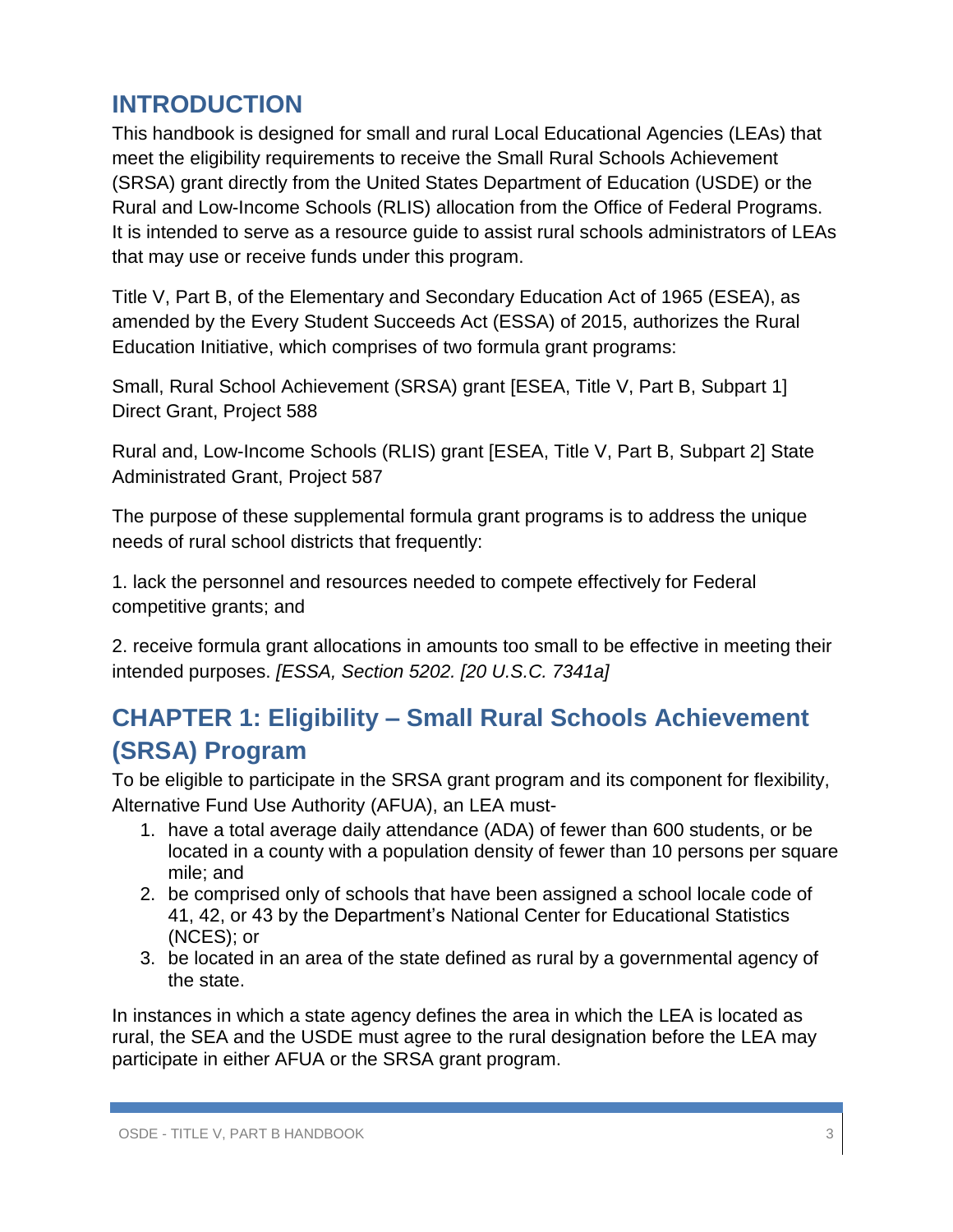In addition, an LEA that is a member of an educational service agency<sup>1</sup> (ESA) is eligible to participate in SRSA, if the SEA does not receive SRSA funds, and if the LEA meets the requirements described in (1) and (2) above.

Educational service agency, as defined in Title VIII, Section 8101(18) of the ESEA, means a regional public multiservice agency authorized by State statue to develop, manage, and provide services or programs to local educational agencies.

# **CHAPTER 2: Eligibility – Rural and Low-Income Schools (RLIS)**

A Local Educational Agency (LEA) shall be eligible to receive an RLIS allocation if:

- 20 percent or more of the children ages 5 through 17 years served by the LEA are from families with incomes below the poverty line as determined by the US Census Small Area Income Poverty Estimate (SAIPE) data; and
- all of the schools served by the LEA are designated with a locale code of 32, 33, 41, 42, or 43, as determined by the US Department of Education's Secretary.

## **CHAPTER 3: Dual Eligibility**

Under the "Choice of Participation" provision in ESSA, Title V, Part B, Subpart 2, Section 5225, an LEA that met the eligibility requirement for both SRSA and RLIS is referred to as "dual-eligible". Even though the LEA is eligible for funding under both SRSA and RLIS, it must choose one grant under which to receive funds in a given year. In order to receive an SRSA allocation from USDE, dual eligible LEAs choosing SRSA, and SRSA only eligible LEAs must submit an application through USDE. All dualeligible LEAs may exercise the Alternative Fund Use Authority (AFUA), regardless of which grant they choose. *[ESSA, Title V, Part B, Subpart 1, Section 5221(a) & (c)].* 

## **CHAPTER 4: Rural Definition**

As part of the eligibility requirements for the SRSA and RLIS programs, all of the schools in the LEA must meet the eligible school locale code criteria, *or* the Secretary must determine, based on a demonstration by the LEA and with the concurrence of the SEA, that the LEA is located in an area defined as rural by a State governmental agency.

Oklahoma's definition of rural - A rural local education agency is one which is located within an incorporated or unincorporated place which has a district resident population of less than 2,500, or has a population center less than 1,000 persons, and is characterized by sparse, widespread populations.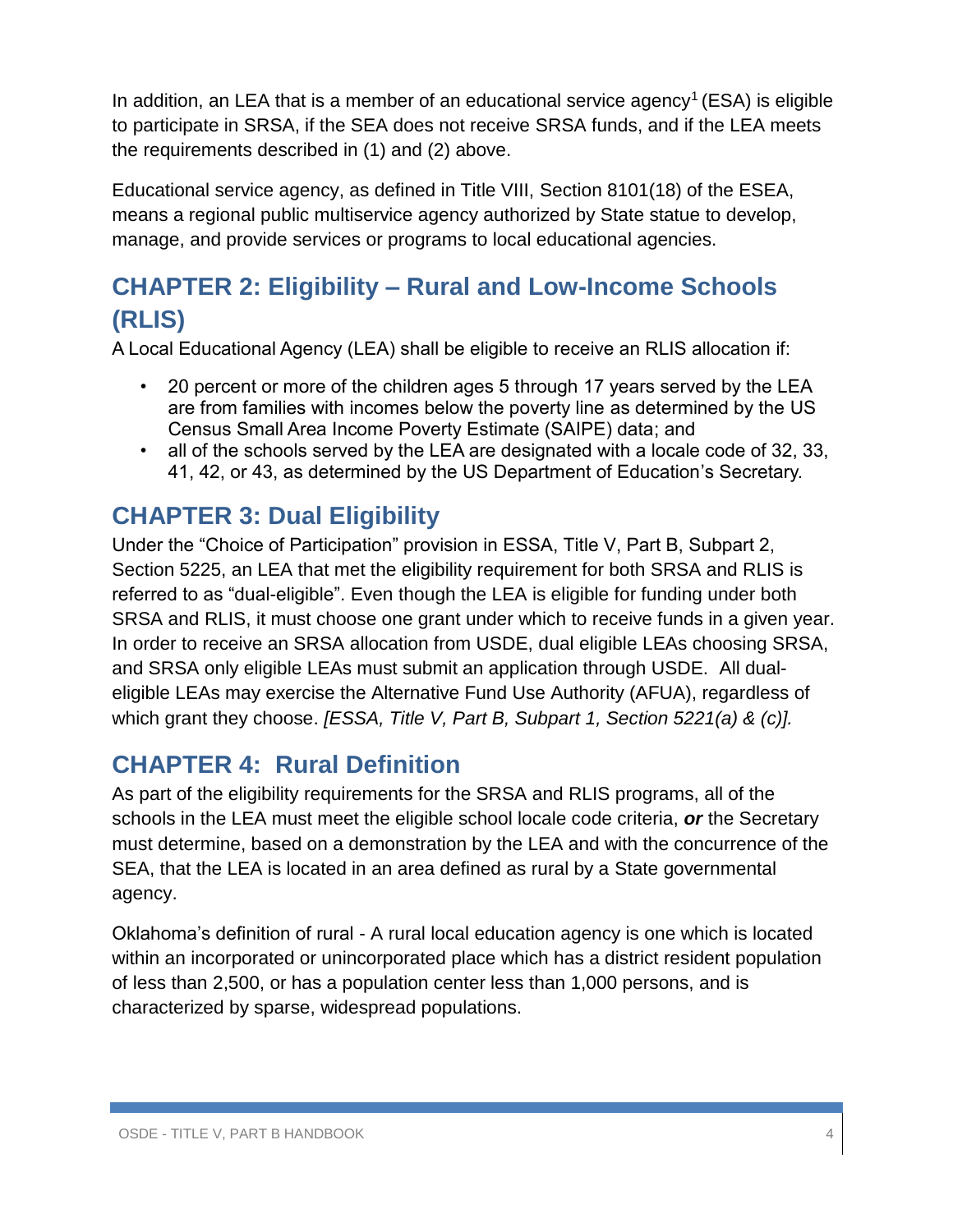## **CHAPTER 5: School Locale Codes Defined**

School locale codes are assigned to LEAs by the United States Department's National Center for Educational Statistics (NCES) and describe where the LEA is located, ranging from a town that is distant or remote or a rural area that is on the fringe, distant or remote from an urbanized area.

- 32 Town, Distant
- 33 Town, Remote
- 41 Rural, Fringe
- 42 Rural, Distant
- 43 Rural, Remote

## **CHAPTER 6: SRSA Allowable Program Activities**

Grant funds awarded to local educational agencies under this subpart shall be used for any of the following:

- 1. Title I, Part A (Improving Basic Programs Operated by LEAs)
- 2. Title II, Part A (Supporting Effective Instruction)
- 3. Title III (Language Instruction English Learners and Immigrant Students)
- 4. Title IV, Part A (Student Support and Academic Enrichment Grants)
- 5. Title IV, Part B (21st-Century Community Learning Centers)

# **CHAPTER 7: SRSA Examples of Allowable Program Activities**

Title I, Part A (Improving Basic Programs Operated by LEAs)

 High-quality preschool or full-day kindergarten to facilitate the transition from early learning to elementary education programs.

Title II, Part A (Supporting Effective Instruction)

 Teacher professional development courses to enable an LEA to offer precalculus or organic chemistry classes.

Title III (Language Instruction English Learners and Immigrant Students)

- Providing specialized training to English learners and their families.
- Title IV, Part A (Student Support and Academic Enrichment Grants)
	- Purchase of computers, monitors, related hardware/software, smartboards, laptops, etc. for in-classroom use.

Title IV, Part B (21st-Century Community Learning Centers)

 Offering assistance to students that have been truant, suspended, or expelled to improve their academic achievement.

# **CHAPTER 8: Alternative Fund Use Authority (AFUA)**

Allows SRSA-eligible LEAs greater flexibility in spending the funds they receive under Title II, Part A and Title IV, Part A, to best address the LEAs particular needs.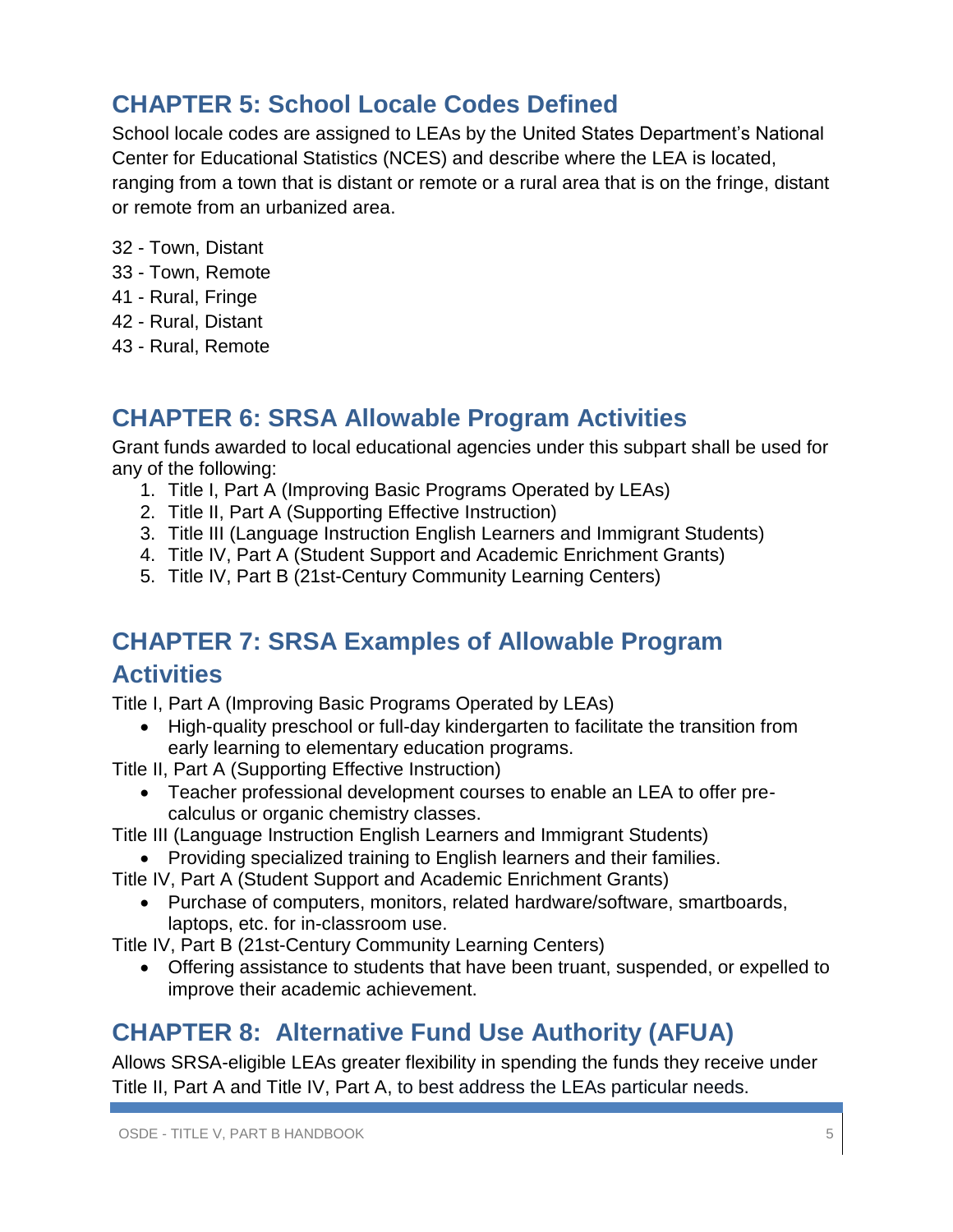•LEAs may use Title II, Part A and Title IV, Part A, funds to pay for activities under any of the allowable programs for SRSA grant funds.

•A dual–eligible LEA may exercise this authority even if it chooses to participate in RLIS, instead of SRSA.

•Eligible LEAs do not need to apply for SRSA funds to exercise the "alternative use of funds authority. *[ESSA, Section 5211(a)]*

## **CHAPTER 9: RLIS Allowable Program Activities**

Grant funds awarded to local educational agencies under this subpart shall be used for any of the following:

- 1. Activities authorized under Part A of Title I.
- 2. Activities authorized under Part A of Title II.
- 3. Activities authorized under Title III.
- 4. Activities authorized under Part A of Title IV.
- 5. Family and parent engagement activities.

*[ESSA, Section 5222 [20 U.S.C. 7351a]]*

# **CHAPTER 10: RLIS Examples of Allowable Program Activities**

Title I, Part A (Improving Basic Programs Operated by LEAs)

• Example: High-quality preschool or full-day kindergarten to facilitate the transition from early learning to elementary education programs.

Title II, Part A (Supporting Effective Instruction)

• Example: Teacher professional development courses to enable an LEA to offer pre-calculus or organic chemistry classes.

Title III (Language Instruction for Limited English Proficient and Immigrant Students)

• Example: An LEA offers an afterschool enrichment program for English learners.

Title IV, Part A (Student Support and Academic Enrichment)

Example: An LEA purchases bully prevention materials for all schools.

Parental Involvement Activities

• Example: Creation of a parental review committee to provide input on the LEA's curriculum development.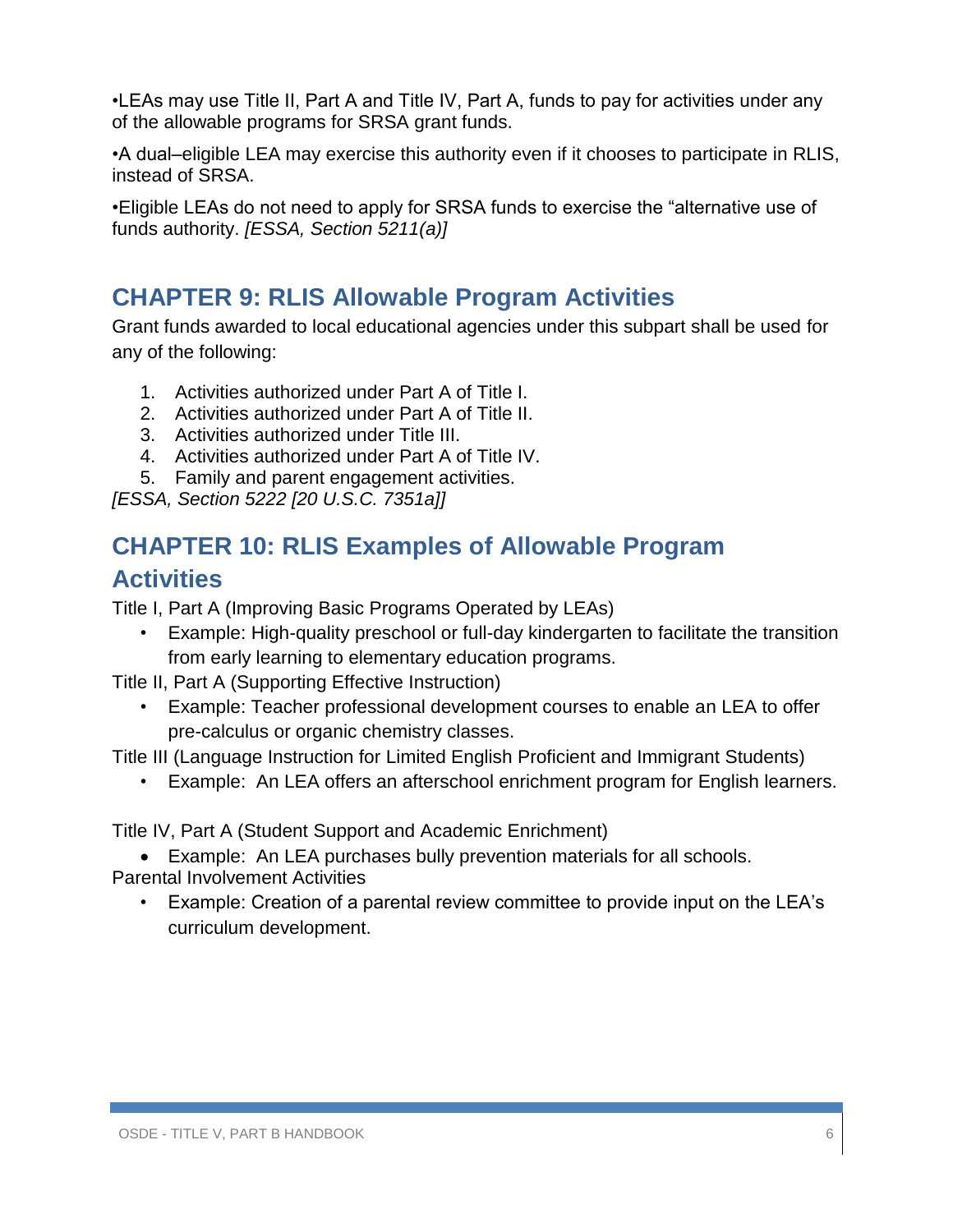## **CHAPTER 11: Frequently Asked Questions**

#### **11.1 Q: How are Small Rural Schools Achievement (SRSA) allocation made?**

**A:** The US Department of Education calculates the SRSA grant allocation of an eligible LEA on the basis of a statutory formula. (See Appendix A)

#### **11.2 Q: How do I access my SRSA funds?**

 **A:** You can access your SRSA funds through our grants website, G5 [\(www.G5.gov\)](http://www.g5.gov/). You will need a username and password, and to register a bank account. If you need help with G5, call the G5 technical hotline at 888-336-8930 (Hours of Operation: 8:00 a.m. EST to 6:00 p.m. EST, Monday-Friday).

#### **11.3 Q: If an LEA is a dual eligible-LEA (eligible for both the SRSA and RLIS programs), which program should it choose?**

**A:** An LEA should research the requirements and provisions of both the SRSA and the RLIS program to determine which program best meets its needs. While the Department cannot tell an LEA on which program to choose, it has put together a list of factors an LEA should consider when making its decision. This information is available at:

**<http://www2.ed.gov/programs/reapsrsa/eligibility.html>**.

#### **11.4 Q: How are Rural and Low-Income Schools (RLIS) allocations made?**

**A:** The US Department of Education allocates RLIS funds to States by formula. The amount of funding a State receives is based on its proportionate share of children in average daily attendance in all LEAs eligible to participate in the RLIS program. (See Appendix B)

#### **11.5 Q: Can a dual-eligible LEA exercise Alternative use of Funds Authority?**

**A:** Yes, all dual-eligible LEAs may exercise the Alternative Use of Fund Authority, regardless of which grant they choose. *[ESSA, Title V, Part B, Subpart 2, Section 5221(a) & (c)].*

#### **11.6 Q: What does the US Department of Education use to determine if an LEA meets the 20 percent poverty threshold?**

**A:** The US Department of Education uses the most recent US Census Bureau Small Area Income Poverty Estimates (SAIPE) in determining district poverty eligibility for the RLIS program.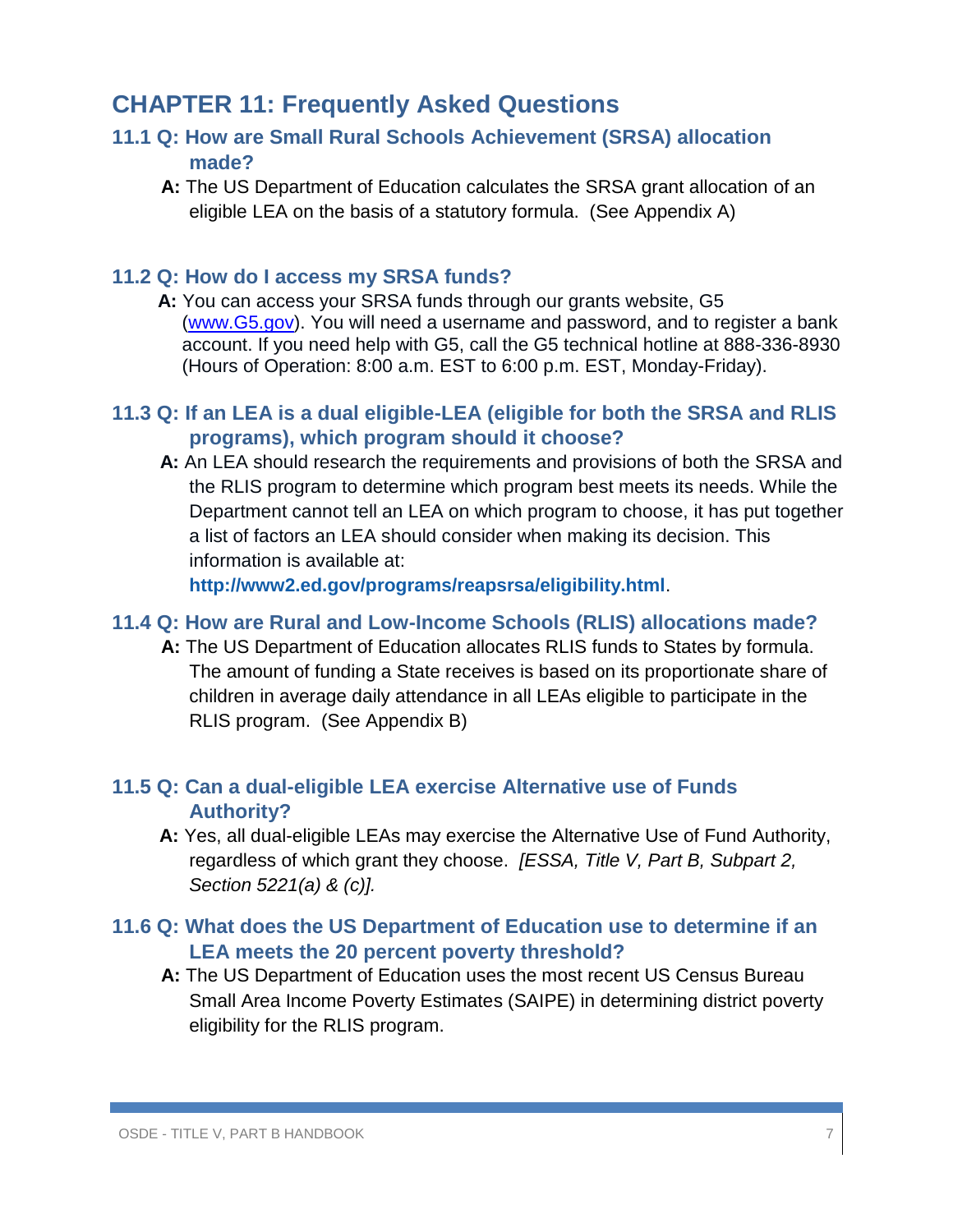#### **11.7 Q: What if there are no Census poverty data for an LEA?**

**A:** A State may provide the US Department of Education with the adjusted poverty data that it uses to make its allocations to LEAs under Part A of Title I to determine the eligibility of LEAs for which Census poverty estimates are unavailable.

#### **11.8 Q: Must an LEA use SRSA or RLIS funds only to supplement, and not supplant, other Federal, State, and local education funds?**

**A:** Yes, funds made available under subpart 1 or subpart 2 shall be used to supplement, and not supplant, any other federal, state, or local education funds. *[ESSA, Section 5232]*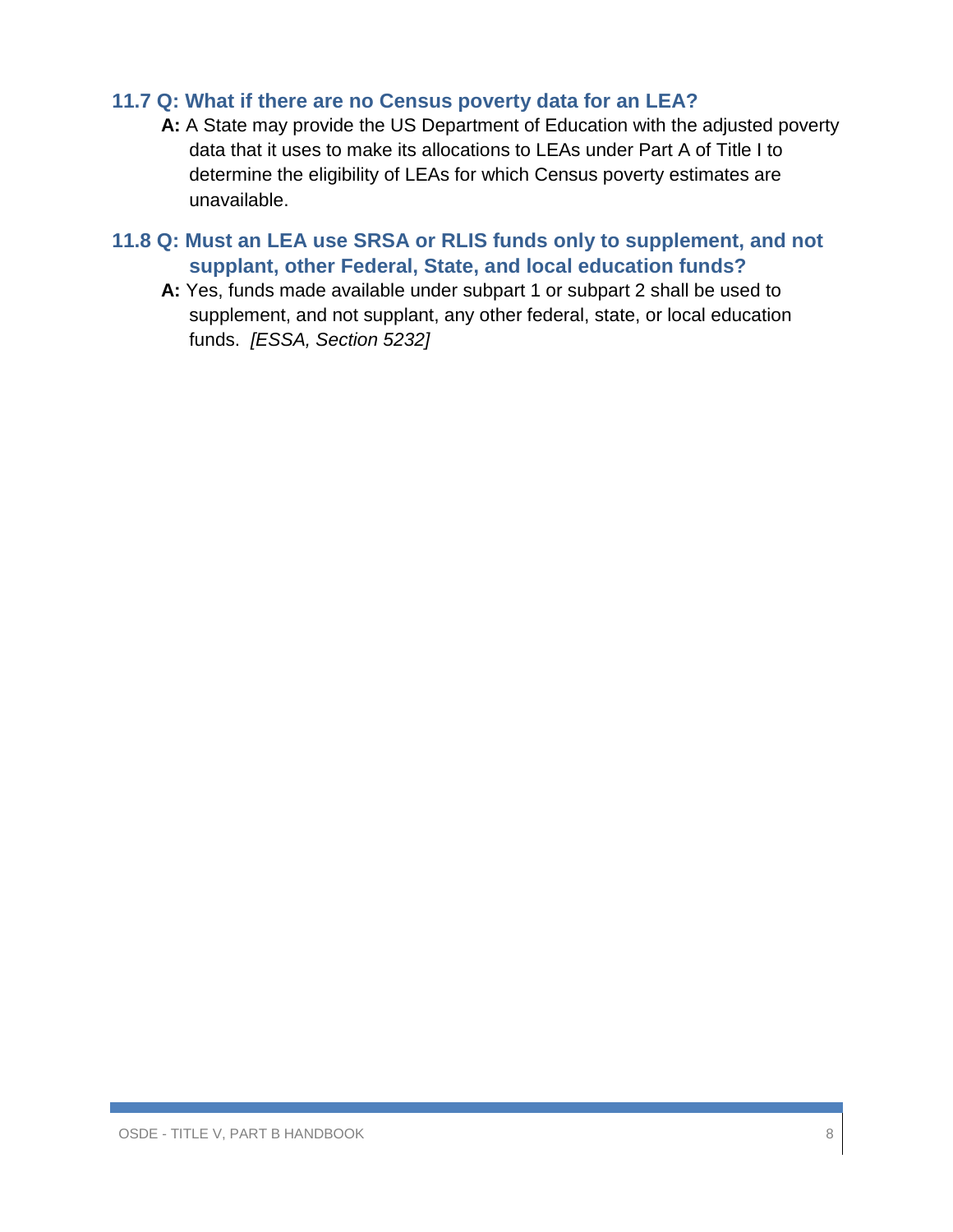## **GLOSSARY**

ADA- Average Daily Attendance, *[ESSA, Section 5231 (a)(1)(2)]*

AFUA- Alternative Fund Use Authority

ESA- Educational Service Agency

LEA- Local Education Agency

NCES- National Center of Educational Statistics

Period of Performance- The period of performance of federal funds is 27 months, beginning July 1 of the current fiscal year and extending to September 30, of the second following fiscal year.

Poverty Line- The term ''poverty line'' means the official poverty line defined by the Office of Management and Budget based on the most recent data available from the Bureau of the Census. Section 673(2) of the Community Services Block Grant Act

RLIS- Rural and Low-Income Schools

SAIPE- Small Area Income Poverty Estimate

SEA- State Education Agency

SRSA- Small, Rural Schools Achievement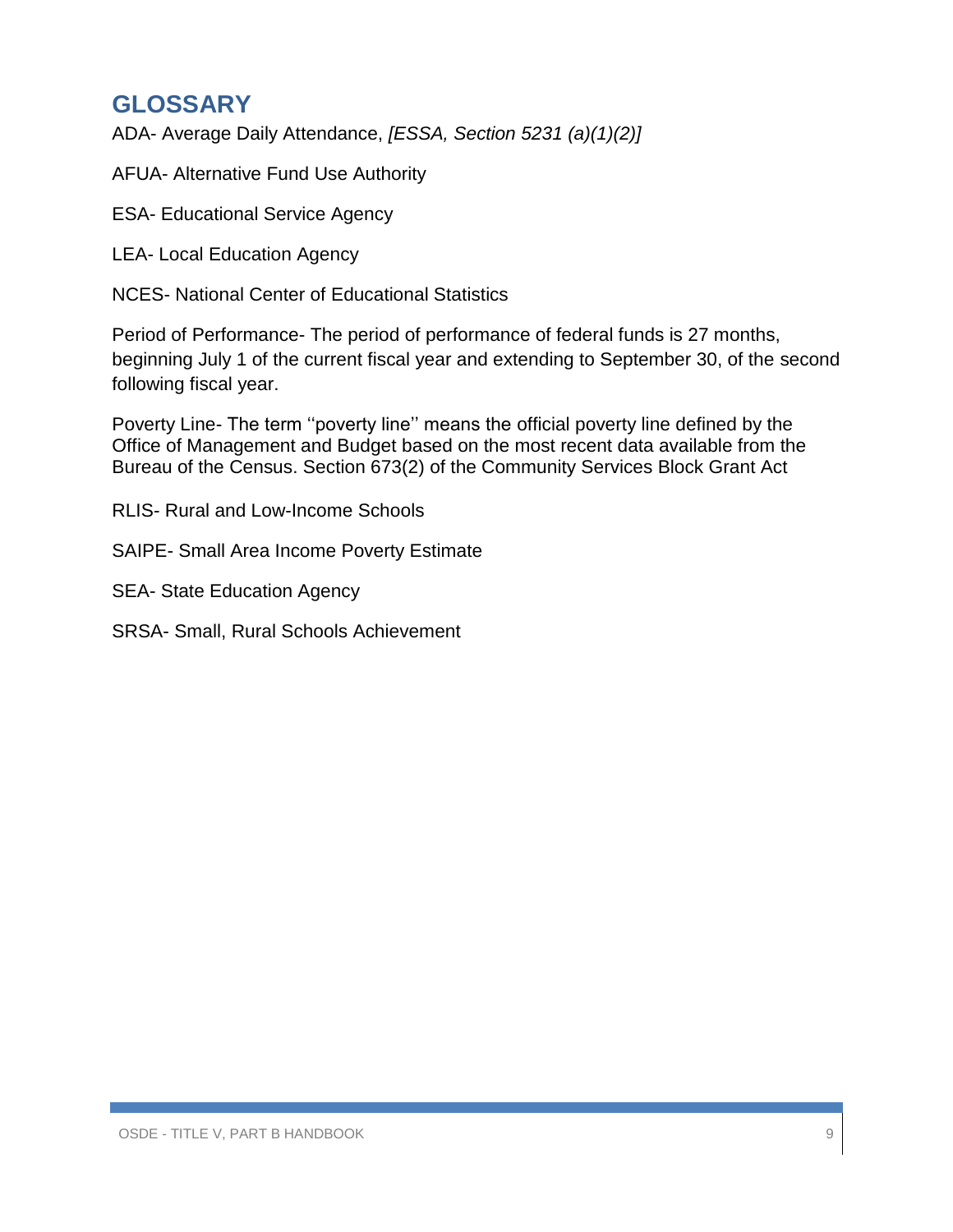# **RESOURCES**

FY2019-2020 SRSA LEAs [Download the list of LEAs eligible for SRSA/ REAP](http://links.govdelivery.com/track?type=click&enid=ZWFzPTEmbXNpZD0mYXVpZD0mbWFpbGluZ2lkPTIwMTkwNzE2LjgxMTI3NzEmbWVzc2FnZWlkPU1EQi1QUkQtQlVMLTIwMTkwNzE2LjgxMTI3NzEmZGF0YWJhc2VpZD0xMDAxJnNlcmlhbD0xNzQyNjk2MiZlbWFpbGlkPWtheS50b3duc2VuZEBzZGUub2suZ292JnVzZXJpZD1rYXkudG93bnNlbmRAc2RlLm9rLmdvdiZ0YXJnZXRpZD0mZmw9Jm12aWQ9JmV4dHJhPSYmJg==&&&113&&&https://sde.ok.gov/sites/default/files/documents/files/SRSA%20LEAs%202020.pdf) here

USDE Resources:<https://www2.ed.gov/programs/reapsrsa/resources.html>

USDE Contact: Staci Cummins, Education Program Specialist, Rural Education Achievement Program, [anastasia.cummins@ed.gov](mailto:anastasia.cummins@ed.gov)